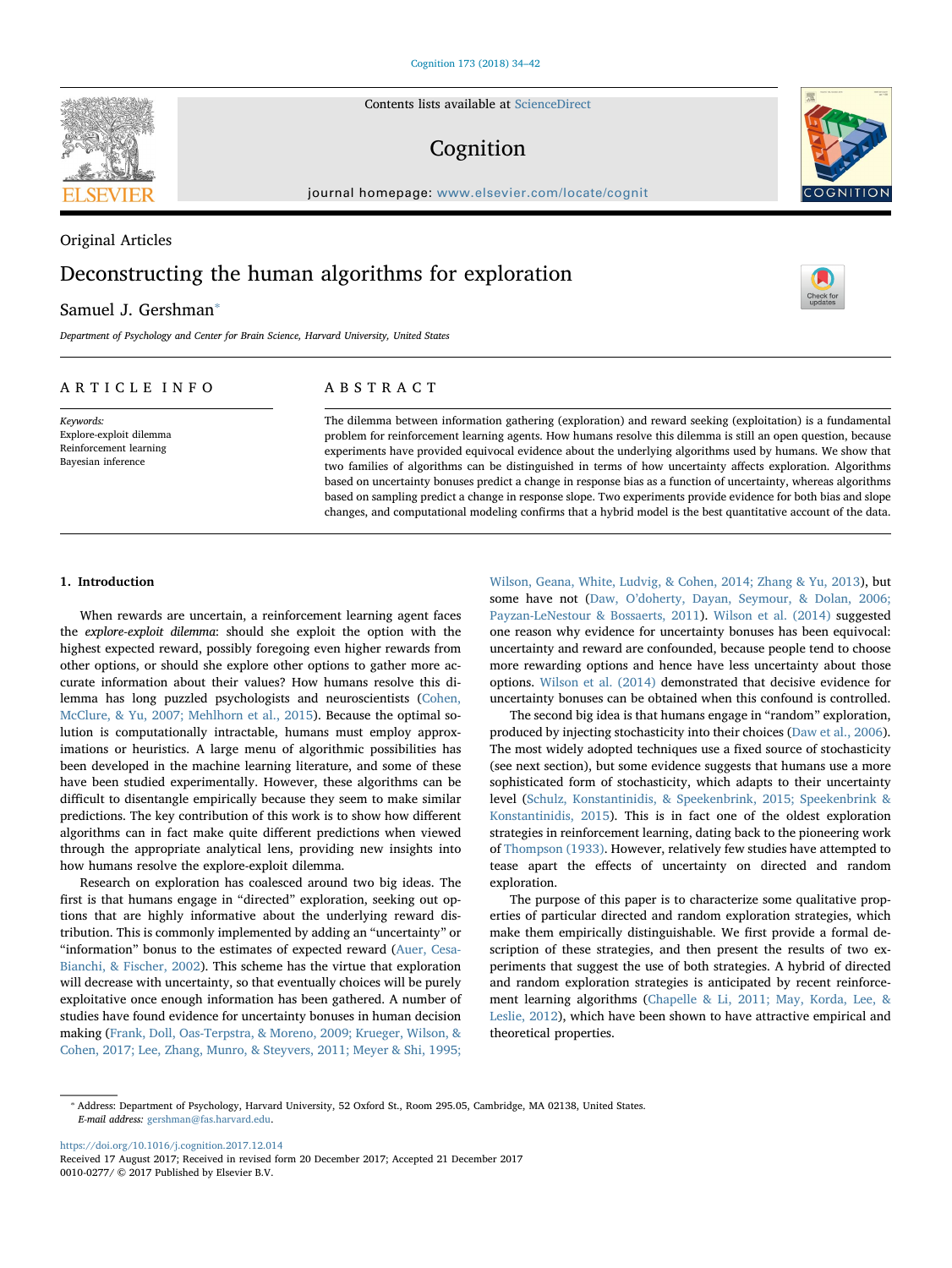<span id="page-1-0"></span>

Fig. 1. Effects of uncertainty on choice probability for upper confidence bound (Left) and Thompson sampling (Right) algorithms. Each curve shows the probability of choice as a function of the difference in estimated value between the two arms, plotted separately for low/high posterior standard deviation (SD).

# 2. Algorithms for exploration

We focus on the two-armed bandit, in which an agent on trial  $t$ selects an action  $a_t \in \{1,2\}$  and observes a reward  $r_t$ . Most models of human exploration have assumed some form of fixed random ex-ploration (e.g., [Daw et al., 2006\)](#page-7-3), typically choosing action  $k$  on trial  $t$ with probability given by a softmax distribution:

$$
P(a_t = k) = \frac{\exp[\beta Q_t(k)]}{\sum_{k'} \exp[\beta Q_t(k)]},
$$
\n(1)

where  $Q_t(k)$  is an estimate of the expected reward (value)  $\mathbb{E}[r_t|a_t = k]$ and  $\beta$  is an inverse temperature parameter that controls the stochasticity of action selection: lower values of *β* produce more stochasticity. Other forms of random exploration have also been considered: for example, Gonzalez and colleagues ([Gonzalez & Dutt, 2011; Lejarraga,](#page-7-5) [Dutt, & Gonzalez, 2012](#page-7-5)) add noise via an instance-based retrieval me-chanism, and [Barron and Erev \(2003\)](#page-7-6) use an  $\epsilon$ -greedy strategy with a time-dependent exploration parameter. One problem with all of these strategies is that they do not take the agent's uncertainty into account. If an agent samples an action 10 times, she should have more uncertainty about its value than if she samples it 100 times, but the softmax policy will produce the same action probabilities as long as the value estimates are the same. Intuitively, the agent should be more exploratory under high uncertainty, as indeed the optimal exploration policy dictates ([Wilson et al., 2014](#page-8-0)).

An alternative strategy is to adopt the principle of optimism in the face of uncertainty: prefer arms with greater uncertainty. The most famous operationalization of this principle is the Upper Confidence Bound (UCB) algorithm [\(Auer et al., 2002\)](#page-7-1), which selects actions deterministically according to:

$$
a_t = \underset{k}{\operatorname{argmax}} \ Q_t(k) + U_t(k),\tag{2}
$$

where  $U_t(k)$  is the upper confidence bound that plays the role of an uncertainty bonus. The classic version of UCB (known as UCB1) uses

$$
U_t(k) = \sqrt{\frac{2\log t}{N_t(k)}},\tag{3}
$$

where  $N_t(k)$  is the number of times action k was chosen. While UCB1 is based on a frequentist confidence interval, Bayesian variants have been developed in which  $Q_t(k)$  corresponds to the posterior mean and the uncertainty bonus is proportional to the posterior standard deviation *σt* (*k*) [\(Srinivas, Krause, Seeger, & Kakade, 2010\)](#page-8-3). Details of this computation can be found in [Appendix A](#page-6-0).

UCB can be understood as a form of directed exploration without any random component, whereas softmax is a form of random exploration without any directed component. A more sophisticated form

of random exploration is Thompson sampling ([Thompson, 1933](#page-8-2)), which draws random values from the posterior and then chooses greedily with respect to these random values. The key property of Thompson sampling that distinguishes it from softmax exploration is the uncertaintybased determination of choice stochasticity: the agent will explore more when she is more uncertain.

Viewed as hypotheses about human behavior, both UCB and Thompson sampling predict that exploration will increase with uncertainty, but they make qualitatively different predictions about the nature of this increase. This can be seen clearly by examining choice probability as a function of the estimated difference in value between the two arms ([Fig. 1](#page-1-0)), where for simplicity we have assumed that arm 1 has an unknown mean and arm 2 has a known mean of 0. If we add a fixed random component to UCB (see [Appendix A](#page-6-0)), then both algorithms produce sigmoidal choice probability curves. When uncertainty increases, UCB predicts a response bias (intercept) shift. This arises because the uncertainty combines additively with the value estimate, reducing the size of the value difference necessary to be indifferent between the two arms. Thompson sampling, by contrast, predicts a slope shift, because the (inverse) uncertainty combines multiplicatively with estimated value difference. Our experiments, described in the next section, capitalize on these qualitative differences to deconstruct the algorithms underlying human exploration.

# 3. Methods

Because the two experiments use the same methods, differing only in their reward distributions, we describe them here together. On each trial, participants chose between two arms and received reward feedback, drawn from an arm-specific Gaussian distribution, which did not change within a block (similar procedures have been used in the "decisions from experience" literature; e.g., [Barron & Erev, 2003; Gonzalez](#page-7-6) [& Dutt, 2011; Lejarraga et al., 2012](#page-7-6)). In Experiment 1, one arm yielded stochastic rewards and the other arm yielded a fixed reward of 0. In Experiment 2, both arms yielded stochastic rewards. We used probit regression to quantify bias and slope shifts, thereby allowing us to test the predictions of UCB and Thompson sampling algorithms.

# 3.1. Participants

Forty-four participants in Experiment 1 and forty-five participants in Experiment 2 were recruited via the Amazon Mechanical Turk web service and paid \$1.50. The experiments were approved by the Harvard Institutional Review Board.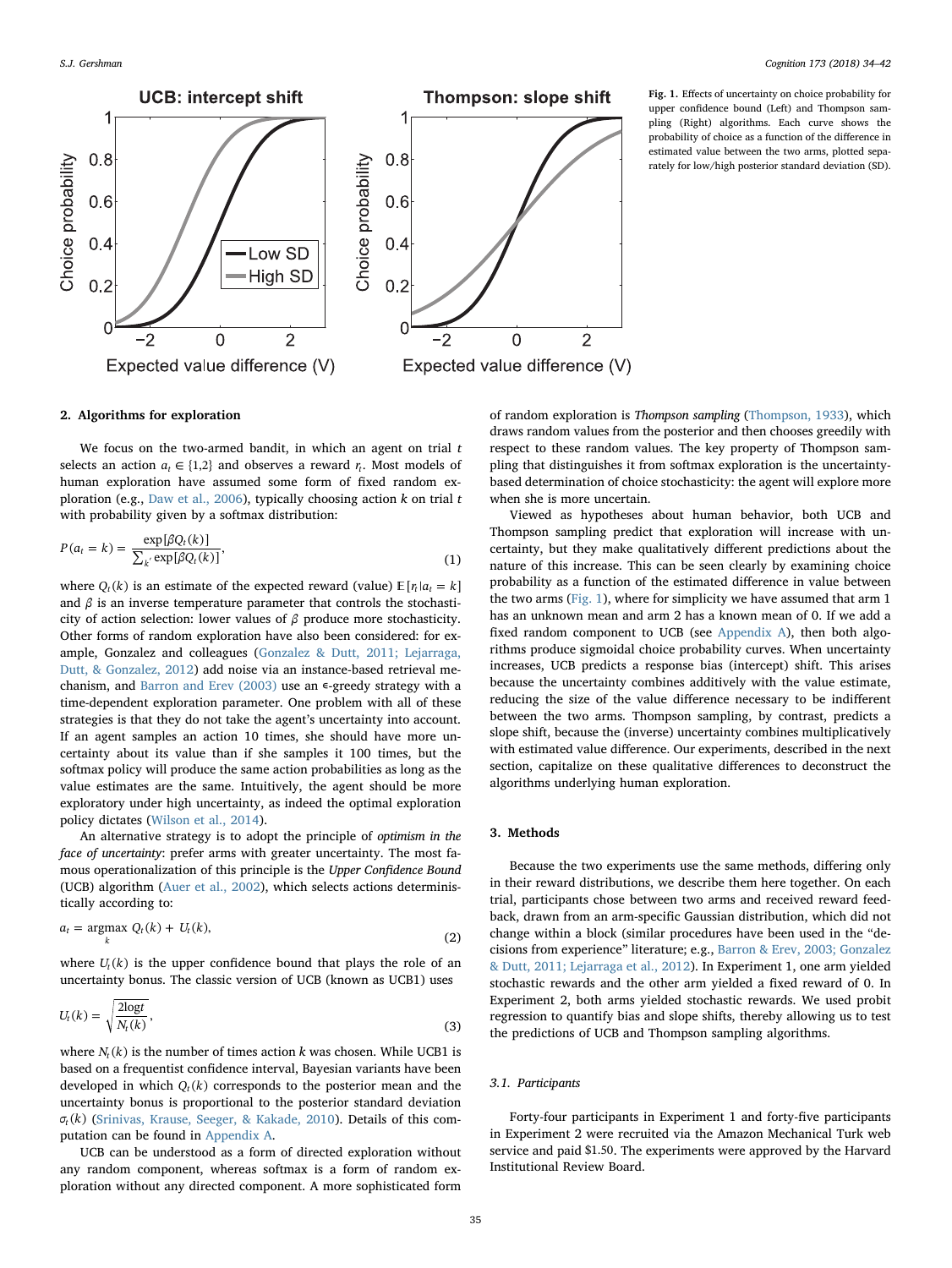<span id="page-2-0"></span>

Fig. 2. Experiment 1: regression results. Choice probability was modeled using probit regression with 3 regressors: value difference (V), relative uncertainty (RU), and value difference normalized by total uncertainty (V/TU). The first 3 panels show the regression coefficients plotted separately for simulated data (UCB and Thompson sampling, top panels) and the empirical data from Experiment 1 (bottom left). The bottom right panel shows the empirical choice probability functions separately for low and high TU, based on a median split. Error bars represent standard error of the mean.

# 3.2. Stimuli and procedure

Participants played 20 two-armed bandits in blocks of 10 trials. On each trial, participants chose one of the arms and received reward feedback (points). They were instructed to choose the arm that maximizes their total points. In Experiment 1, the mean reward  $\mu(1)$  for arm 1 on each block was drawn from a Gaussian with mean 0 and variance  $\tau_0^2(1) = 10$  (thus each block had a different mean reward for arm 1), and the reward for arm 2 was fixed at 0. When participants chose arm 1, they received stochastic rewards drawn from a Gaussian with mean  $\mu(1)$  and variance  $\tau^2(1) = 10$ . When they chose arm 2, they always received a reward of 0. The structure of Experiment 2 was identical, except that mean rewards for both arms were drawn from the same distribution, with mean 0 and variance  $\tau_0^2(1) = \tau_0^2(2) = 100$ , and likewise the reward feedback on each trial was drawn from a Gaussian with mean  $\mu(k)$  when arm k was selected, with variance  $\tau_0^2(1) = \tau_0^2(2) = 10$ . The exact instructions for participants in Experiment 1 were as

follows:

In this task, you have a choice between two slot machines, represented by colored buttons. When you choose the left (variable) machine, you will win or lose points. The left machine will not always give you the same points, but it will tend to give points around its average value. When you choose the right (fixed) machine, you will always get 0 points. Your goal is to choose the slot machine that will give you the most points. After making your choice, you will receive feedback about the outcome. You will play 20 games, each with a different left (variable) slot machine (the right, fixed machine will always stay the same). Each game will consist of 10 trials.

The exact instructions for participants in Experiment 2 were as follows:

In this task, you have a choice between two slot machines, represented by colored buttons. When you click one of the buttons, you will win or lose points. Choosing the same slot machine will not always give you the same points, but one slot machine is always better than the other. Your goal is to choose the slot machine that will give you the most points. After making your choice, you will receive feedback about the outcome. You will play 20 games, each with a different pair of slot machines. Each game will consist of 10 trials.

#### 3.3. Analysis

To estimate the bias and slope of the choice probability functions, we used probit regression. As shown in [Appendix A](#page-6-0), UCB and Thompson sampling can (under appropriate assumptions) be exactly formalized as probit regression models. In particular, we entered the following regressors into the probit model:

- Estimated value difference (V):  $Q_t(1) Q_t(2)$ .
- Relative uncertainty (RU):  $\sigma_t(1) \sigma_t(2)$ .
- Total uncertainty (TU):  $\sqrt{\sigma_t^2(1) + \sigma_t^2(2)}$ .

The reason total uncertainty is defined as the square root of the summed variances rather than the sum of the standard deviations (which would make it symmetric with RU) is that this definition of TU allows us to directly relate it to Thompson sampling. In particular, if V is the estimated value difference between the two arms, then choice probability is a sigmoidal function of V/TU (see [Appendix A](#page-6-0) for details). Thus, Thompson sampling predicts a significant positive effect of V/TU on choice probability, but not of RU or V [\(Fig. 2](#page-2-0), top right). According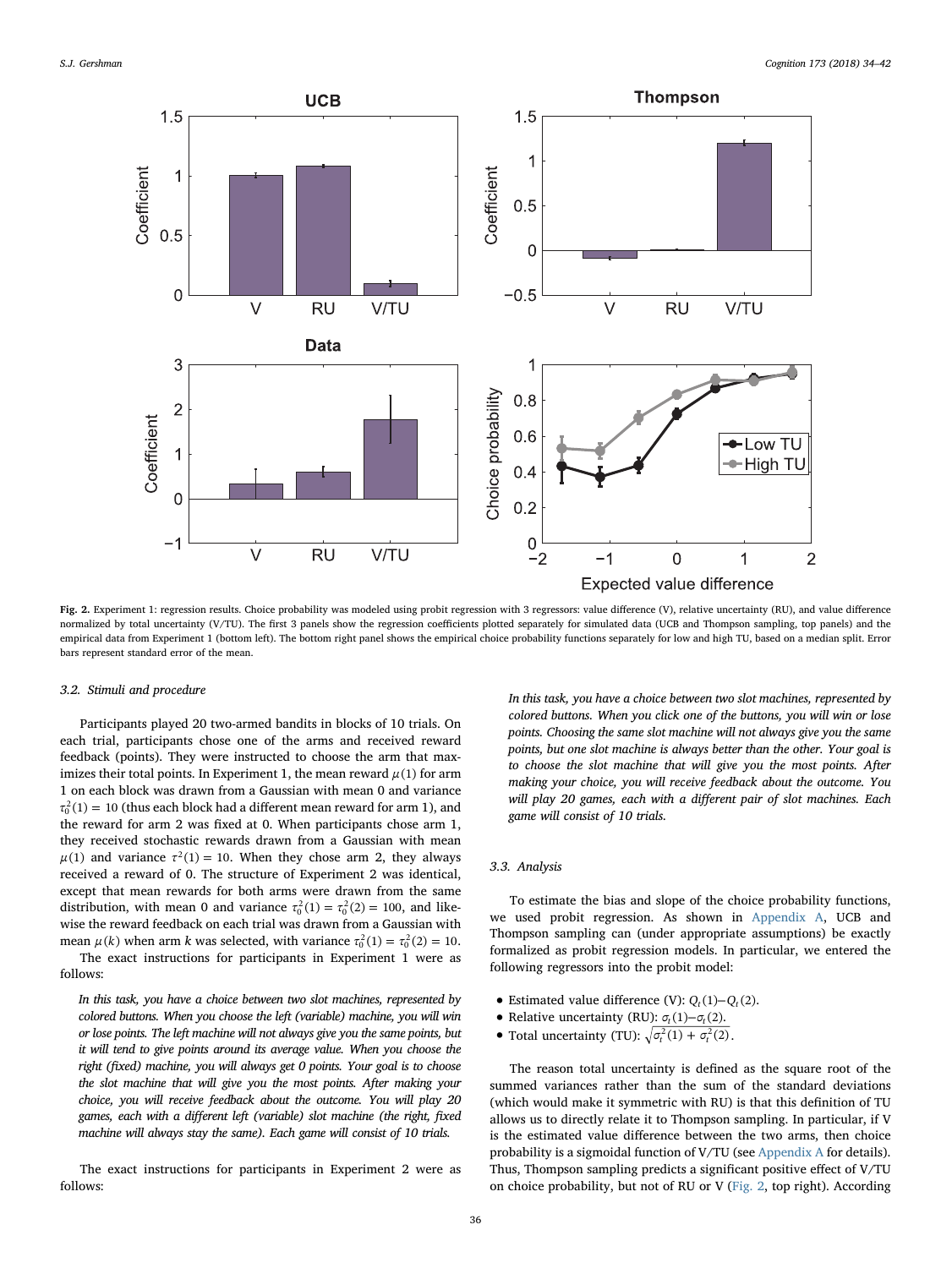<span id="page-3-0"></span>

Fig. 3. Experiment 2: regression results. Choice probability was modeled using probit regression with 3 regressors: value difference (V), relative uncertainty (RU), and value difference normalized by total uncertainty (V/TU). The first 3 panels show the regression coefficients plotted separately for simulated data (UCB and Thompson sampling, top panels) and the empirical data from Experiment 2 (bottom left). The bottom right panel shows the empirical choice probability functions separately for low and high TU, based on a median split. Error bars represent standard error of the mean.

to UCB, choice probability is a sigmoidal function of  $V + RU$ . Thus, UCB predicts a significant positive effect of both V and RU, but not of V/TU ([Fig. 2](#page-2-0), top left).

For each model, we used maximum likelihood estimation to fit the coefficients (**w**) in the probit regression model. The choice probability on trial t was modeled as:

$$
P(a_t = 1 | \mathbf{w}) = \Phi(w_1 \, \mathbf{V} + w_2 \, \mathbf{R} \mathbf{U} + w_3 \, \mathbf{V} / \mathbf{T} \mathbf{U}),\tag{4}
$$

where  $\Phi(\cdot)$  is the cumulative distribution function of the standard Gaussian distribution (mean 0 and variance 1). We compared this full regression model (which we refer to as the "hybrid" model) to two nested models: UCB ( $w_3$  fixed to 0) and Thompson sampling ( $w_2$  fixed to 0). For each regression model, we computed the Bayesian information criterion approximation of the log marginal likelihood (model evidence; [Bishop, 2006](#page-7-7)):

$$
\log P(\mathbf{a}|\mathbf{w}) = \log \int_{\mathbf{w}} P(\mathbf{a}|\mathbf{w}) P(\mathbf{w}) d\mathbf{w}
$$

$$
\approx \log P(\mathbf{a}|\mathbf{w}^*) - \frac{D}{2} \log T,\tag{5}
$$

where **a** denotes the set of all actions, *D* is the number of parameters, *T* is the number of trials, and  $\mathbf{w}^* = \arg \max_{\mathbf{w}} P(\mathbf{a}|\mathbf{w})$  is the maximum likelihood estimate of the coefficients. The model evidence was then entered into a random-effects model selection procedure that estimated the frequency of each model in the population [\(Rigoux, Stephan,](#page-8-4) [Friston, & Daunizeau, 2014; Stephan, Penny, Daunizeau, Moran, &](#page-8-4) [Friston, 2009](#page-8-4)). This procedure assumes that each participant's behavior may have been generated by a different model, drawn from some unknown population distribution. We report the protected exceedance probability (PXP) for each model, defined as the posterior probability that the model has a higher frequency than all the other models under consideration (accounting for the possibility that the differences between models arose from chance).

#### 3.4. Supplementary material

Code and data for reproducing all analyses reported in this paper are available at <https://github.com/sjgershm/exploration>.

#### 4. Results

# 4.1. Modeling choice probability

The probit regression analysis of the Experiment 1 data ([Fig. 2](#page-2-0), bottom) revealed effects of both RU  $[t(44) = 5.41, p < .001]$  and V/TU  $[t(44) = 3.28, p < .005]$ , but not of V ( $p = .34$ ). These results demonstrate that choices were not consistent with either a pure UCB or a pure Thompson sampling algorithm, but instead exhibited features of both. Specifically, the RU effect is consistent with the uncertainty bonus predicted by UCB, while the TU effect is consistent with the uncertainty-dependent stochasticity predicted by Thompson sampling. Furthermore, the absence of an effect of V is consistent with Thompson sampling, according to which the effect of value on choice is mediated by TU, such that V by itself does not explain any additional variance.

The probit regression analysis of the Experiment 2 data ([Fig. 3](#page-3-0), bottom) was largely consistent with the results of Experiment 1, revealing effects of both RU  $[t(43) = 5.16, p < .001]$  and TU  $[t(43) = 5.02, p < .001]$ , but not of V ( $p = .72$ ). Qualitatively, Experiment 2 appeared to produce a more pronounced slope shift compared to Experiment 1 (compare [Figs. 2 and 3](#page-2-0), bottom right).

In addition to measuring the qualitative effects on bias and slope, we used Bayesian random-effects model comparison [\(Rigoux et al.,](#page-8-4)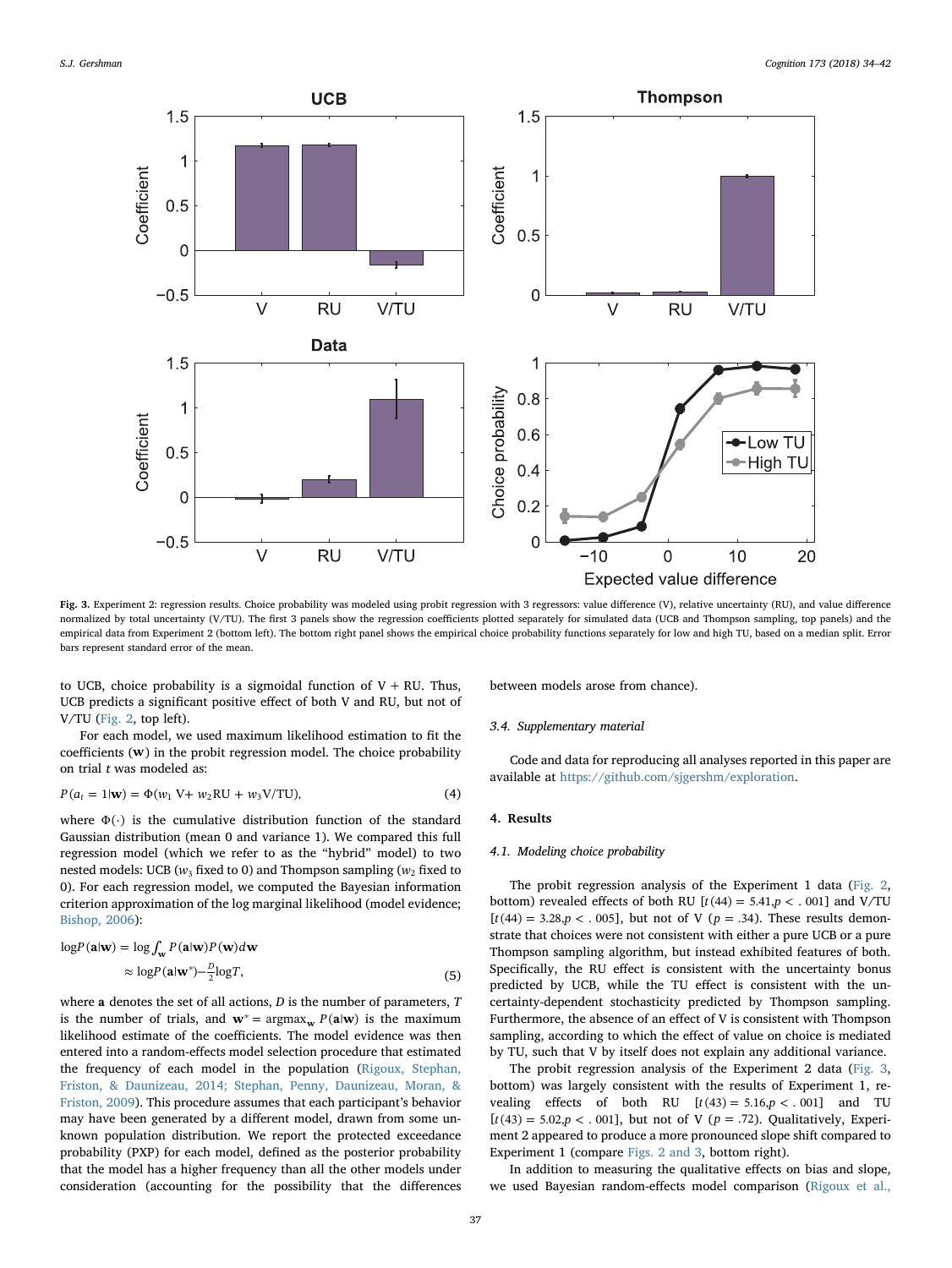<span id="page-4-0"></span>

Fig. 4. Bayesian model comparison. Protected exceedance probability (PXP) for each model, estimated separately for Experiments 1 and 2. "Value" refers to the value-directed exploration model, in which choice probability is a function of the difference in value between the two arms.

[2014; Stephan et al., 2009](#page-8-4)) to compare UCB and Thompson sampling quantitatively with a hybrid model which included both directed and random exploration components (see Methods for a summary of the model comparison procedure, and [Appendix A](#page-6-0) for details of the Hybrid model). In addition, we included a "value-directed exploration" model in which the choice probability was only a function of the value difference (i.e., no dependence on uncertainty). For both studies, the PXPs favored the hybrid model ([Fig. 4\)](#page-4-0), indicating that both directed and random exploration are needed to adequately describe choice behavior in these tasks.

# 4.2. Deconfounding uncertainty and reward

Because participants tend to select rewarding arms, they will have less uncertainty about these arms, thus creating an uncertainty-reward confound [\(Wilson et al., 2014\)](#page-8-0). To address this, we measured the probability of choosing arm 1 on the first trial of each block, when expected reward is equated across the two arms (i.e., the posterior mean for both arms is 0 on the first trial, because we assume a zeromean prior). In Experiment 1, uncertainty is higher for arm 1 (which produces variable rewards) compared to arm 2 (which produces fixed rewards), but their expected reward (0) is equated at the beginning of each block. Thus, a preference for arm 1 on the first trial of each block is consistent with an uncertainty bonus, as in UCB. Consistent with this

hypothesis, we found that participants preferred arm 1 on the first trial  $[t(44) = 9.68, p < .001;$  [Fig. 5\]](#page-4-1). In Experiment 2, no such differential uncertainty exists, because both arms are equally variable. Accordingly, we found no preference for arm 1 in Experiment 2 ( $p = .95$ ; [Fig. 5\)](#page-4-1).

One potential concern is that participants may have adopted a heuristic strategy in Experiment 1, whereby they preferred the stochastic arm on the first trial because there was no way they could "maximize rewards" by choosing the fixed arm, which always delivered 0 rewards. If participants are using this heuristic, then their exploratory tendency on the first trial should be uncorrelated with their uncertainty bonus fit to all the other trials. In fact, there is a significant correlation in Experiment 1 ( $r = 0.6, p < 0.001$ ; [Fig. 5](#page-4-1)), demonstrating that participants who show a larger uncertainty bonus also show a greater preference for the risky option on the first trial. Moreover, participants showed a declining preference for the risky choice over the course of each block ([Fig. 5\)](#page-4-1), consistent with the UCB strategy. Note also that this is not an averaging artifact: the median probability of choosing arm 1 (across all trials) is 0.72, indicating that participants did not adopt a heuristic of always choosing one arm or the other.

#### 4.3. Modeling choice response times

Response times offer an additional source of data to disambiguate directed and random exploration. Models of value-based decision making, drawing an analogy to perceptual decision making, have asserted that responses are generated when an evidence accumulation process crosses a decision threshold ([Milosavljevic, Malmaud, Huth,](#page-7-8) Koch, & Rangel, 2010; Ratcliff [& Frank, 2012; Tajima, Drugowitsch, &](#page-7-8) [Pouget, 2016; Summer](#page-7-8)field & Tsetsos, 2012). The "evidence" in these models corresponds to noisy samples of the value difference, weighted by their reliability. More generally, many studies have found that response time increases with uncertainty (e.g., [Gershman, Tenenbaum, &](#page-7-9) [Jäkel, 2016; Grossman, 1953; Hick, 1952; Hyman, 1953](#page-7-9)). Thus, we might reasonably predict that response times should be slower when TU is high. In contrast, an uncertainty bonus should alter the evidence itself, such that higher RU should produce faster response times.

We tested these predictions by modeling log response times using linear regression with V, RU and TU as regressors. We found that there was a significant effect of TU in both experiments [Experiment 1:  $t(44) = 12.64, p < .0001$ ; Experiment 2:  $t(43) = 15.52, p < .0001$ , but only a significant effect of RU in Experiment 2  $[t(43) = 2.39, p < 0.05;$ Experiment 1:  $p = .25$ ]. Nonetheless, variation in the choice coefficient for RU across participants predicted variation in the response time coefficient in both experiments ([Fig. 6\)](#page-5-0): relative uncertainty sped up participants to the extent that it also biased subjects towards choosing

<span id="page-4-1"></span>

Fig. 5. Choice probabilities on the first trial of each block. (Left) Participants preferentially chose arm 1 in Experiment 1 (where it has higher uncertainty than arm 2) but not in Experiment 2 (where it has equal uncertainty). (Middle) The relative uncertainty (RU) coefficient, which captures the degree to which an individual relies on directed exploration, correlated with individual differences in arm 1 preference on the first trial. (Right) Average probability of choosing the risky option on each trial of the experiment.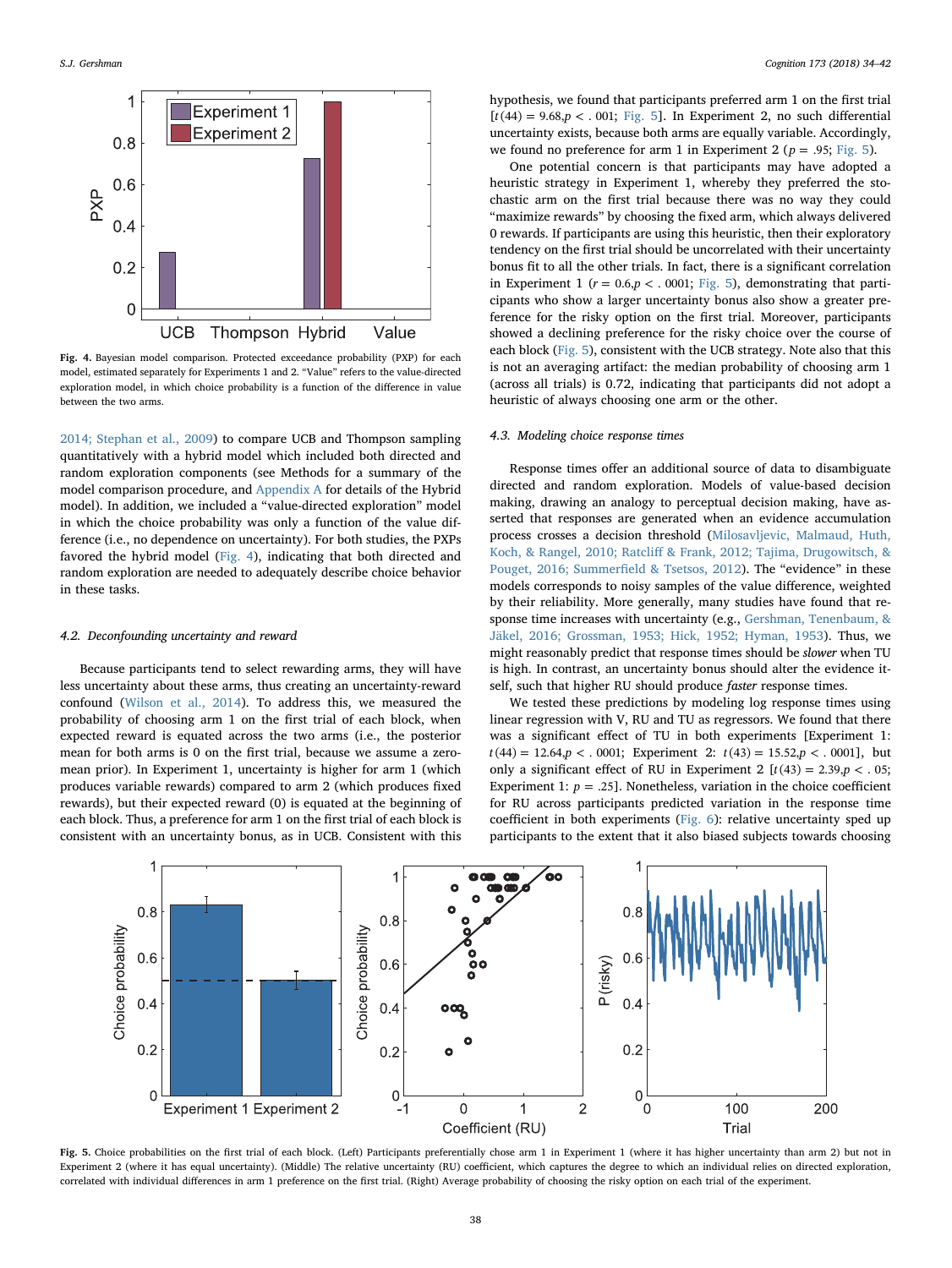<span id="page-5-0"></span>

Fig. 6. Response time regression results. Log response times were modeled using linear regression with value difference (V), relative uncertainty (RU), and total uncertainty (TU) regressors. Top left: coefficients estimated from Experiment 1 data. Error bars represent standard error of the mean. Top right: coefficients estimated from Experiment 2 data. Bottom panels show the relationship between choice and response time (RT) coefficients for the relative uncertainty regressor, with superimposed least-squares line.

more uncertain arms [Experiment 1:  $r = -0.3$ ,  $p < 0.05$ ; Experiment 2:  $r = -0.69, p < .001$ .

#### 4.4. Re-analysis of [Wilson et al. \(2014\)](#page-8-0)

To obtain further validation of the hybrid model, we fit it to the data collected by [Wilson et al. \(2014\).](#page-8-0) In this task, participants chose between two options with rewards drawn from a Gaussian distribution (truncated between 1 and 100, and rounded to the nearest integer). The means for the different options were different (either 40 or 60), and the standard deviation for both was set to 8. Both parameters remained fixed for each block, which lasted between 5 and 10 trials. The first 10 trials were "forced choice," a feature of the task designed to control participants' uncertainty prior to making free choices. Participants played a total of 320 blocks (see [Wilson et al. \(2014\)](#page-8-0) for more details).

We fixed the prior variance to  $\tau_0^2(1) = \tau_0^2(2) = 100$  and fit the reward variance *τ*<sup>2</sup> using grid search. The rewards were mean-centered prior to fitting, which is equivalent to setting the prior mean to 50. Only data from the free choice trials were fit, but the model used the data from the forced choice trials to update the posterior. The 4 models (UCB, Thompson, hybrid, and value-directed) were again compared using random-effects Bayesian model comparison. Recapitulating the results from Experiments 1 and 2, the data from [Wilson et al. \(2014\)](#page-8-0) were decisively better explained by the hybrid model, with a protected exceedance probability of 0.999.

#### 5. Discussion

The studies reported in this paper demonstrate that choice behavior on bandit problems is best explained (among the models we considered) by a combination of direct and random exploration strategies, consistent with the findings of [Wilson et al. \(2014\) and Krueger et al.](#page-8-0)

[\(2017\).](#page-8-0) Expanding on this idea, we showed that two specific algorithmic implementations of these algorithmic strategies (UCB and Thompson sampling) produce qualitatively different effects on choice probability functions, both of which were discernible in the data. In particular, we found a downward shift in the response bias (intercept) with greater uncertainty (consistent with UCB), and an increase in choice stochasticity with greater uncertainty (consistent with Thompson sampling). Accordingly, quantitative model comparison (including a re-analysis of the data reported in [Wilson et al., 2014\)](#page-8-0) supported a hybrid model that combined both strategies. Finally, we found signatures of the two strategies in response times: relative uncertainty was correlated with faster response times (consistent with UCB), while total uncertainty was correlated with slower response times (consistent with Thompson sampling).

These discoveries were enabled by a detailed analysis of particular computational models, which allowed us to produce model-based uncertainty and value predictors of choice. However, we did not exhaustively survey the space of plausible models, and other models (e.g., [Frank et al., 2009; Lee et al., 2011; Payzan-LeNestour & Bossaerts,](#page-7-2) [2011, 2012; Speekenbrink & Konstantinidis, 2015; Zhang & Yu, 2013\)](#page-7-2) might produce empirically similar results. We conjecture that our conclusions about the signatures of directed and random exploration will hold at least qualitatively for other models which include both strategies. Conversely, our results rule out models that fail to include both strategies, such as the softmax policy with fixed inverse temperature used in the vast majority of human studies. In other words, it would be unwise at this point to make a strong claim that the uncertainty bonus and source of randomness take the particular functional forms instantiated here; rather, we are making the claim that a specific class of hybrid algorithms can explain the choice behavior reported here, and other classes cannot. So for example the knowledge gradient algorithm advocated by [Zhang and Yu \(2013\)](#page-8-5), which implements a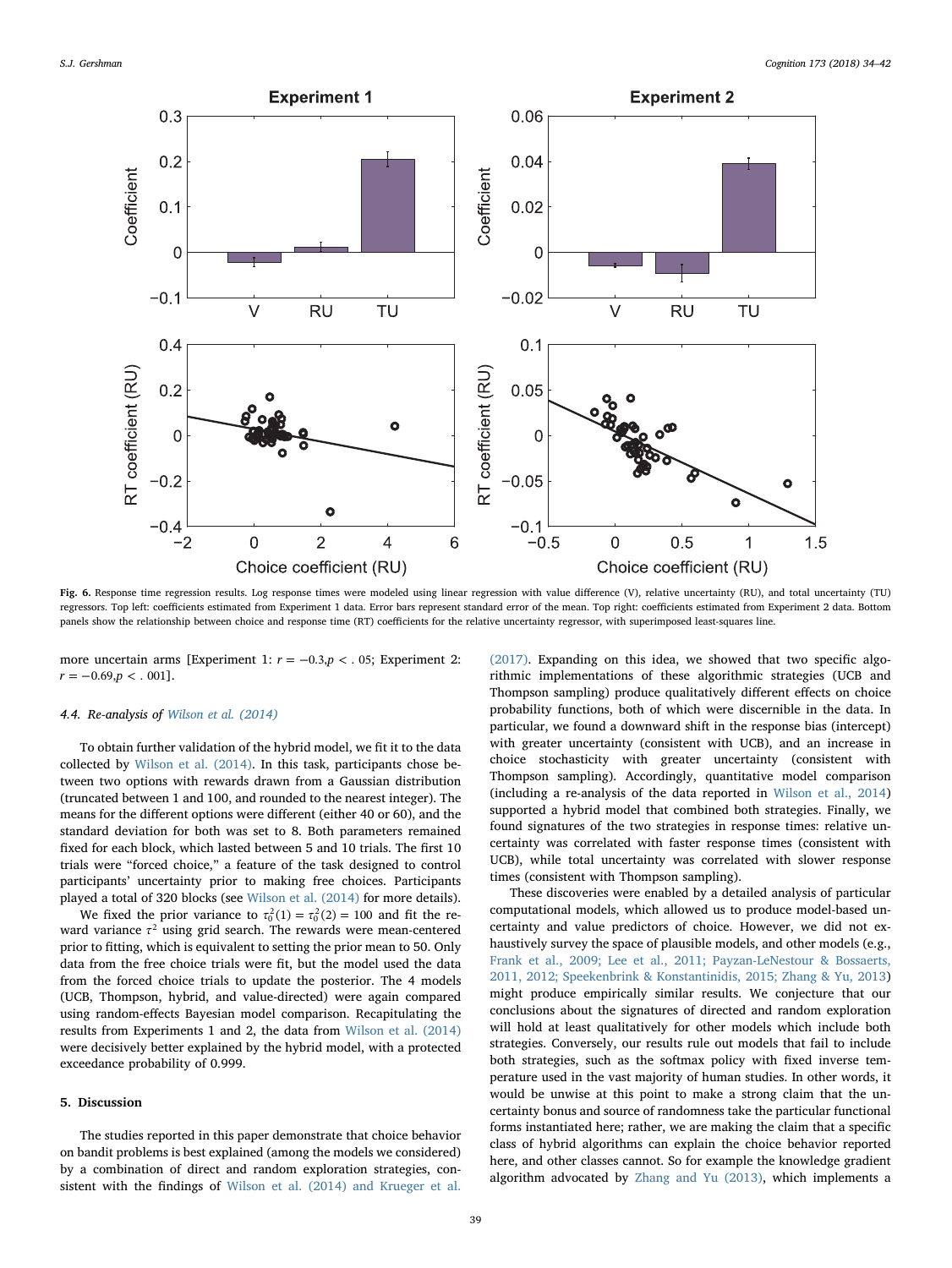different form of directed exploration, would be embraced by our theoretical framework provided that it is augmented with a form of posterior sampling.

One complexity in making these comparisons is that models based on normative considerations are typically adapted to specific environmental assumptions and task setups. For example, some models were designed specifically for non-stationary reward distributions ([Payzan-](#page-7-10)[LeNestour & Bossaerts, 2011, 2012; Speekenbrink & Konstantinidis,](#page-7-10) [2015; Zhang & Yu, 2013\)](#page-7-10), whereas others were designed for contextual bandits, where rewards depend on contextual information provided to the agent [\(Schulz et al., 2015\)](#page-8-1). More research is needed to understand to what extent a combination of directed and random exploration obtains in these other environments.

[Wilson et al. \(2014\)](#page-8-0) pointed out that some studies [\(Daw et al., 2006;](#page-7-3) [Payzan-LeNestour & Bossaerts, 2011](#page-7-3)) may have failed to support uncertainty bonuses because they were masked by a confound between uncertainty and reward: because highly rewarding arms are chosen more frequently than less rewarding arms, the highly rewarding arms will be associated with less uncertainty. Indeed, [Payzan-LeNestour and](#page-7-11) [Bossaerts \(2012\)](#page-7-11) showed that parsing uncertainty into "expected" and "unexpected" components supported a superior model that included uncertainty bonuses. We addressed this issue in our data by measuring exploration on the first trial of each block, before participants have gathered information about reward values, showing clear evidence for an uncertainty bonus.

One lingering question is why people would use a hybrid algorithm of the sort that best predicted choice behavior. Several papers in the machine learning literature have suggested that a hybrid approach can outperform both UCB and Thompson sampling under some conditions ([Chapelle & Li, 2011; May et al., 2012](#page-7-4)), although we still lack a comprehensive understanding of what those conditions are. Indeed, it is possible that people use different exploration algorithms in different situations. To partially address the normative question, we evaluated the performance of the three algorithms on the two-armed bandit task used in Experiment 2. The results show that in general the hybrid algorithm does in fact outperform UCB and Thompson sampling [\(Fig. 7](#page-6-1)), thus supporting the hypothesis that people are employing a normatively justifiable exploration strategy.

Armed with fine-grained algorithmic hypotheses, it will be fruitful for future research to revisit a number of issues in contemporary research on exploration. For example, [Somerville et al. \(2017\)](#page-8-6) found that directed exploration emerges over the course of adolescence, whereas random exploration appears to be present at the same level across developmental stages. The analyses developed in the present paper could

<span id="page-6-1"></span>

Fig. 7. Relative performance of models. Probability of choosing the optimal arm is plotted as a function of *γ* (undirected exploration coefficient), averaged across 500 simulated participants. The hybrid algorithm (with  $\beta = 4$ ; see [Appendix A](#page-6-0)) consistently outperforms both the UCB and Thompson sampling algorithms on the task used in Experiment 2.

be used to investigate whether Thompson sampling provides a good quantitative account of pre-adult exploration, with a UCB component developing later. The analyses could also be applied to relating different exploration strategies to individual differences, clinical symptoms, and neural correlates. Recent data suggest a causal role of norepinephrine in random exploration ([Warren et al., 2017](#page-8-7)) and of frontopolar cortex in directed exploration ([Zajkowski, Kossut, & Wilson, 2017\)](#page-8-8); these neural correlates are thus good candidates for studying the modulatory role of uncertainty.

While we have studied very simple (stationary, non-contextual, uncorrelated) bandit tasks, human reinforcement learning appears to make use of much more sophisticated knowledge structures. For example, humans use structured knowledge about the environment ([Acuña & Schrater, 2010; Knox, Otto, Stone, & Love, 2011; Otto, Knox,](#page-7-12) [Markman, & Love, 2014\)](#page-7-12) and hierarchically organized priors ([Gershman & Niv, 2015](#page-7-13)) to guide exploration. In principle, UCB and Thompson sampling can be applied to more structured state spaces and probabilistic models, provided that the posterior distribution over parameters can be computed. Thus, these techniques may provide a bridge between classical "model-free" reinforcement learning algorithms and structured "model-based" algorithms in the human brain ([Gershman, 2017\)](#page-7-14). The idea that simple, generic algorithms like UCB and Thompson sampling can be applied to a diverse range of probabilistic models provides an appealing architectural principle for the brain.

It is important, however, to recognize the limitations of algorithms like UCB and Thompson sampling. The participants in [Wilson et al.](#page-8-0) [\(2014\)](#page-8-0) modulated their exploration policy as a function of the horizon (how many trials they knew they were going to play in each block). This is at least qualitatively consistent with the optimal policy, but problematic for most implementations of UCB and Thompson sampling, which do not take the horizon into account. Thus, people may be employing model-based algorithms like tree search or dynamic programming, as has been suggested in the sequential decision making literature [\(Daw &](#page-7-15) [Dayan, 2014; Gershman, Markman, & Otto, 2014\)](#page-7-15), or they may be using hitherto unstudied approximations of these algorithms.

In summary, the key finding reported here is that reward uncertainty has two distinct effects on choice behavior: (1) It acts as a pseudo-reward, encouraging exploration of options with high uncertainty, and (2) it acts as a driver of stochasticity in choice behavior, causing choice to become more random. These dual effects suggest that humans employ a hybrid exploration algorithm, combining directed and random exploration. This hybrid algorithm can outperform pure directed and pure random exploration algorithms on the simple bandit tasks studied here, providing a normative justification for combining the two forms of exploration.

#### Acknowledgments

I am grateful to Eric Schulz and Felix Mauersberger for helpful discussions, and to Bob Wilson for generously sharing his data and ideas. This research was supported by the NSF Collaborative Research in Computational Neuroscience (CRCNS) Program Grant IIS-120 7833.

# <span id="page-6-0"></span>Appendix A. Modeling details

# A.1. Belief updating

Under the Gaussian assumptions stipulated by our task, the posterior over the value of arm  $k$  is Gaussian with mean  $Q_t(k)$  and variance  $\sigma_t^2(k)$ . Following earlier work ([Daw et al., 2006; Pearson, Hayden,](#page-7-3) [Raghavachari, & Platt, 2009](#page-7-3)), we used the Kalman filtering equations ([Bishop, 2006\)](#page-7-7) to recursively compute the posterior mean and variance for each arm:

$$
Q_{t+1}(a_t) = Q_t(a_t) + \alpha_t [r_t - Q_t(a_t)]
$$
\n(6)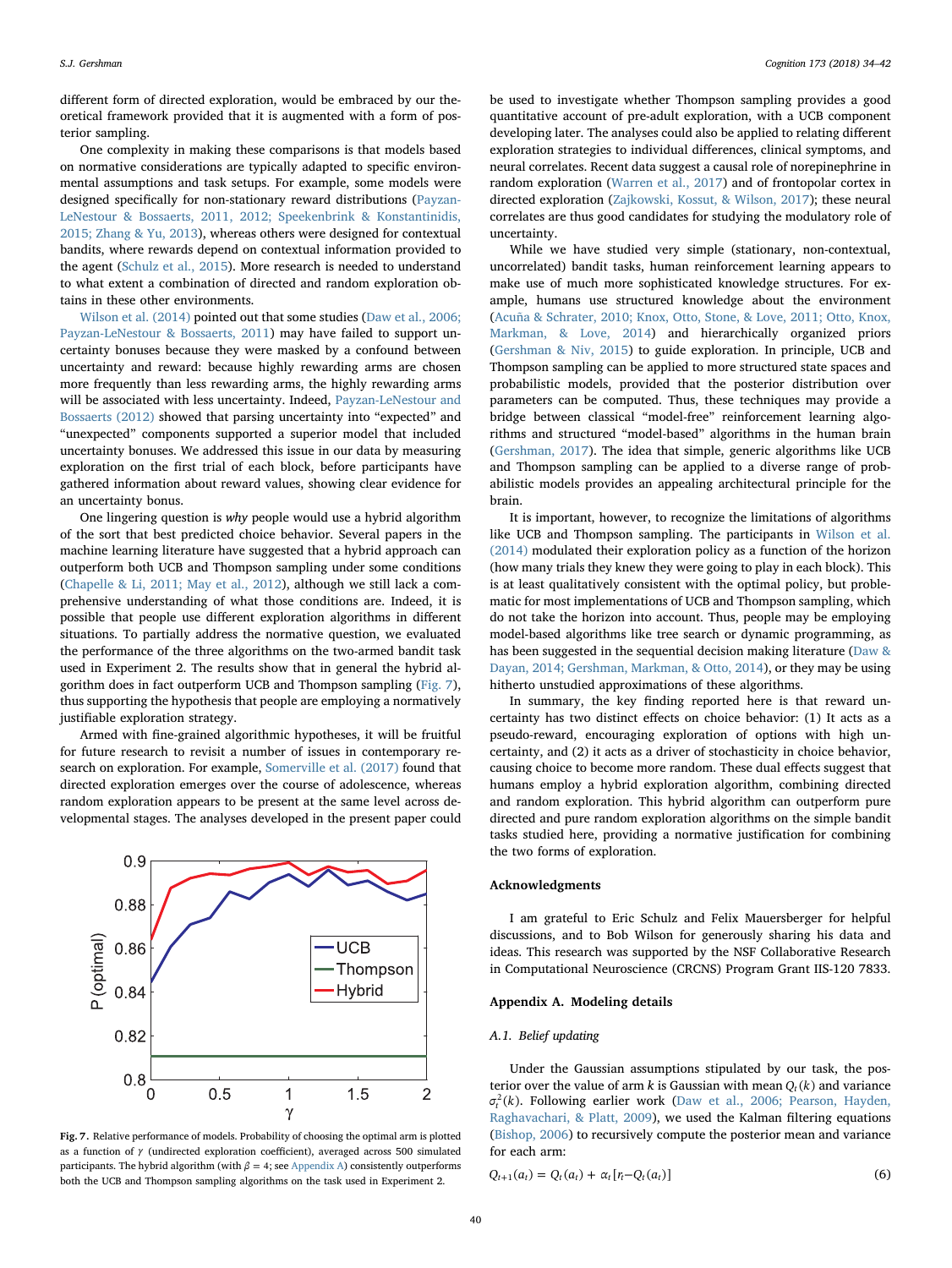$$
(7)
$$

$$
\sigma_{t+1}^2(a_t) = \sigma_t^2(a_t) - \alpha_t \sigma_t^2(a_t),\tag{7}
$$

where the learning rate  $\alpha_t$  is given by:

$$
\alpha_t = \frac{\sigma_t^2(a_t)}{\sigma_t^2(a_t) + \tau^2(a_t)}.\tag{8}
$$

The initial values were set to the prior means,  $Q_1(k) = 0$  for all k, and the initial variances were set to the prior variance,  $\sigma_t^2(k) = \tau_0^2(k)$ . In Experiment 1,  $\tau_0^2(1) = 10$ ,  $\tau_0^2(2) = 0$ ,  $\tau^2(1) = 10$  and  $\tau^2(2) = 0$ . In Experiment 2,  $\tau_0^2(1) = 100$ ,  $\tau_0^2(2) = 100$ ,  $\tau^2(1) = 10$  and  $\tau^2(2) = 10$ .

Note that although the Kalman filter is often used to model learning in dynamically changing environments, we apply it to a static environment (the reward distribution was fixed within a block). Thus, in this setting the Kalman filter is simply a recursive implementation of Bayesian inference for the mean of a Gaussian distribution.

#### A.2. Action policies

*For the Thompson sampling policy, a random sample*  $\widetilde{Q}_t(k) \sim \mathcal{N}(Q_t(k), \sigma_t^2(k))$  *is drawn for each arm*  $k$ *, and then the arm with highest*  $\widetilde{Q}_t(k)$  *is* chosen. Marginalizing over  $\widetilde{V}_t = \widetilde{Q}_t(1) - \widetilde{Q}_t(2)$  gives a closed-form expression for the choice probability:

$$
P(a_t = 1) = \int_0^\infty \mathcal{N}(\widetilde{V}_t; V_t, \sigma_t^2(1) + \sigma_t^2(2))d\widetilde{V}_t
$$
  
=  $\Phi\left(\frac{V_t}{\sqrt{\sigma_t^2(1) + \sigma_t^2(2)}}\right),$  (9)

where  $V_t = \mathbb{E}[\widetilde{V}_t] = Q_t(1) - Q_t(2)$ . This policy gives a sigmoidal "probit" function of  $V_t$ , much like softmax (which is equivalent to a logistic sigmoid for two-armed bandits), with stochasticity proportional to  $\sqrt{\sigma_t^2(1) + \sigma_t^2(2)}$ .

For the UCB policy, we relaxed the assumption that policies are chosen deterministically, in order to accommodate human choice stochasticity and also to facilitate the comparison with Thompson sampling. Specifically, we again used the Gaussian CDF (probit) policy:

$$
P(a_t = 1) = \Phi\left(\frac{V_t + \gamma \left[\sigma_t(1) - \sigma_t(2)\right]}{\lambda}\right),\tag{10}
$$

where *γ* is a weighting factor on the uncertainty bonus, and *λ* controls the choice stochasticity (analogous to temperature in the softmax policy). For the hybrid model, we combined the directed exploration component of UCB with the random component of Thompson sampling:

$$
P(a_t = 1) = \Phi\left(\beta \frac{V_t}{\sqrt{\sigma_t^2(1) + \sigma_t^2(2)}} + \gamma \left[\sigma_t(1) - \sigma_t(2)\right]\right),\tag{11}
$$

where *β* is an additional free parameter that controls (along with *γ*) the balance between directed and random exploration. This is similar in spirit to the "optimistic" Thompson sampling algorithm developed by [May et al. \(2012\)](#page-7-16).

#### References

- <span id="page-7-12"></span>[Acuña, D., & Schrater, P. \(2010\). Structure learning in human sequential decision](http://refhub.elsevier.com/S0010-0277(17)30335-9/h0005)making. [PLoS Computational Biology, 6](http://refhub.elsevier.com/S0010-0277(17)30335-9/h0005), e1001003.
- <span id="page-7-1"></span>[Auer, P., Cesa-Bianchi, N., & Fischer, P. \(2002\). Finite-time analysis of the multiarmed](http://refhub.elsevier.com/S0010-0277(17)30335-9/h0010) bandit problem. [Machine Learning, 47](http://refhub.elsevier.com/S0010-0277(17)30335-9/h0010), 235–256.
- <span id="page-7-6"></span>[Barron, G., & Erev, I. \(2003\). Small feedback-based decisions and their limited corre](http://refhub.elsevier.com/S0010-0277(17)30335-9/h0015)[spondence to description-based decisions.](http://refhub.elsevier.com/S0010-0277(17)30335-9/h0015) Journal of Behavioral Decision Making, 16, 215–[233](http://refhub.elsevier.com/S0010-0277(17)30335-9/h0015).
- <span id="page-7-7"></span>Bishop, C. M. (2006). [Pattern recognition and machine learning.](http://refhub.elsevier.com/S0010-0277(17)30335-9/h0020) Springer.
- <span id="page-7-4"></span>Chapelle, O., & Li, L. (2011). An empirical evaluation of Thompson sampling. In Advances in neural information processing systems (pp. 2249–2257).
- <span id="page-7-0"></span>[Cohen, J. D., McClure, S. M., & Yu, A. J. \(2007\). Should I stay or should I go? How the](http://refhub.elsevier.com/S0010-0277(17)30335-9/h0030) human brain manages the trade-off [between exploitation and exploration.](http://refhub.elsevier.com/S0010-0277(17)30335-9/h0030) [Philosophical Transactions of the Royal Society of London B: Biological Sciences, 362](http://refhub.elsevier.com/S0010-0277(17)30335-9/h0030), 933–[942](http://refhub.elsevier.com/S0010-0277(17)30335-9/h0030).
- <span id="page-7-15"></span>[Daw, N. D., & Dayan, P. \(2014\). The algorithmic anatomy of model-based evaluation.](http://refhub.elsevier.com/S0010-0277(17)30335-9/h0035) [Philosophical Transactions of the Royal Society of London B, 369](http://refhub.elsevier.com/S0010-0277(17)30335-9/h0035), 20130478.
- <span id="page-7-3"></span>Daw, N. D., O'[doherty, J. P., Dayan, P., Seymour, B., & Dolan, R. J. \(2006\). Cortical](http://refhub.elsevier.com/S0010-0277(17)30335-9/h0040) [substrates for exploratory decisions in humans.](http://refhub.elsevier.com/S0010-0277(17)30335-9/h0040) Nature, 441, 876–879.
- <span id="page-7-2"></span>[Frank, M. J., Doll, B. B., Oas-Terpstra, J., & Moreno, F. \(2009\). Prefrontal and striatal](http://refhub.elsevier.com/S0010-0277(17)30335-9/h0045) [dopaminergic genes predict individual di](http://refhub.elsevier.com/S0010-0277(17)30335-9/h0045)fferences in exploration and exploitation. [Nature Neuroscience, 12](http://refhub.elsevier.com/S0010-0277(17)30335-9/h0045), 1062–1068.
- <span id="page-7-14"></span>[Gershman, S. J. \(2017\). Reinforcement learning and causal models. In M. Waldmann](http://refhub.elsevier.com/S0010-0277(17)30335-9/h0050) (Ed.). [The Oxford handbook of causal reasoning](http://refhub.elsevier.com/S0010-0277(17)30335-9/h0050). Oxford University Press.
- [Gershman, S. J., Markman, A. B., & Otto, A. R. \(2014\). Retrospective revaluation in se](http://refhub.elsevier.com/S0010-0277(17)30335-9/h0055)[quential decision making: A tale of two systems.](http://refhub.elsevier.com/S0010-0277(17)30335-9/h0055) Journal of Experimental Psychology: [General, 143](http://refhub.elsevier.com/S0010-0277(17)30335-9/h0055), 182–194.
- <span id="page-7-13"></span>[Gershman, S. J., & Niv, Y. \(2015\). Novelty and inductive generalization in human re](http://refhub.elsevier.com/S0010-0277(17)30335-9/h0060)inforcement learning. [Topics in Cognitive Science, 7](http://refhub.elsevier.com/S0010-0277(17)30335-9/h0060), 391–415.
- <span id="page-7-9"></span>[Gershman, S. J., Tenenbaum, J. B., & Jäkel, F. \(2016\). Discovering hierarchical motion](http://refhub.elsevier.com/S0010-0277(17)30335-9/h0065) structure. [Vision Research, 126](http://refhub.elsevier.com/S0010-0277(17)30335-9/h0065), 232–241.
- <span id="page-7-5"></span>[Gonzalez, C., & Dutt, V. \(2011\). Instance-based learning: Integrating sampling and re](http://refhub.elsevier.com/S0010-0277(17)30335-9/h0070)[peated decisions from experience.](http://refhub.elsevier.com/S0010-0277(17)30335-9/h0070) Psychological Review, 118, 523–551.
- [Grossman, E. \(1953\). Entropy and choice time: The e](http://refhub.elsevier.com/S0010-0277(17)30335-9/h0075)ffect of frequency unbalance on choice-response. [Quarterly Journal of Experimental Psychology, 5](http://refhub.elsevier.com/S0010-0277(17)30335-9/h0075), 41–51.

Hick, [W. E. \(1952\). On the rate of gain of information.](http://refhub.elsevier.com/S0010-0277(17)30335-9/h0080) Quarterly Journal of Experimental [Psychology, 4](http://refhub.elsevier.com/S0010-0277(17)30335-9/h0080), 11–26.

- [Hyman, R. \(1953\). Stimulus information as a determinant of reaction time.](http://refhub.elsevier.com/S0010-0277(17)30335-9/h0085) Journal of [Experimental Psychology, 45](http://refhub.elsevier.com/S0010-0277(17)30335-9/h0085), 188–196.
- [Knox, W. B., Otto, A. R., Stone, P., & Love, B. C. \(2011\). The nature of belief-directed](http://refhub.elsevier.com/S0010-0277(17)30335-9/h0090) [exploratory choice in human decision-making.](http://refhub.elsevier.com/S0010-0277(17)30335-9/h0090) Frontiers in Psychology, 2.
- [Krueger, P. M., Wilson, R. C., & Cohen, J. D. \(2017\). Strategies for exploration in the](http://refhub.elsevier.com/S0010-0277(17)30335-9/h0095) domain of losses. [Judgment and Decision Making, 12](http://refhub.elsevier.com/S0010-0277(17)30335-9/h0095), 104–117.
- [Lee, M. D., Zhang, S., Munro, M., & Steyvers, M. \(2011\). Psychological models of human](http://refhub.elsevier.com/S0010-0277(17)30335-9/h0100) [and optimal performance in bandit problems.](http://refhub.elsevier.com/S0010-0277(17)30335-9/h0100) Cognitive Systems Research, 12, 164–[174](http://refhub.elsevier.com/S0010-0277(17)30335-9/h0100).
- [Lejarraga, T., Dutt, V., & Gonzalez, C. \(2012\). Instance-based learning: A general model of](http://refhub.elsevier.com/S0010-0277(17)30335-9/h0105) repeated binary choice. [Journal of Behavioral Decision Making, 25](http://refhub.elsevier.com/S0010-0277(17)30335-9/h0105), 143–153.
- <span id="page-7-16"></span>[May, B. C., Korda, N., Lee, A., & Leslie, D. S. \(2012\). Optimistic Bayesian sampling in](http://refhub.elsevier.com/S0010-0277(17)30335-9/h0110) contextual-bandit problems. [Journal of Machine Learning Research, 13](http://refhub.elsevier.com/S0010-0277(17)30335-9/h0110), 2069–2106.
- [Mehlhorn, K., Newell, B. R., Todd, P. M., Lee, M. D., Morgan, K., Braithwaite, V. A., et al.](http://refhub.elsevier.com/S0010-0277(17)30335-9/h0115) [\(2015\). Unpacking the exploration-exploitation tradeo](http://refhub.elsevier.com/S0010-0277(17)30335-9/h0115)ff: A synthesis of human and [animal literatures.](http://refhub.elsevier.com/S0010-0277(17)30335-9/h0115) Decision, 2, 191–215.
- [Meyer, R. J., & Shi, Y. \(1995\). Sequential choice under ambiguity: Intuitive solutions to](http://refhub.elsevier.com/S0010-0277(17)30335-9/h0120) [the armed-bandit problem.](http://refhub.elsevier.com/S0010-0277(17)30335-9/h0120) Management Science, 41, 817–834.
- <span id="page-7-8"></span>[Milosavljevic, M., Malmaud, J., Huth, A., Koch, C., & Rangel, A. \(2010\). The drift dif](http://refhub.elsevier.com/S0010-0277(17)30335-9/h0125)[fusion model can account for value-based choice response times under high and low](http://refhub.elsevier.com/S0010-0277(17)30335-9/h0125) time pressure. [Judgment and Decision Making, 5](http://refhub.elsevier.com/S0010-0277(17)30335-9/h0125), 437–449.
- [Otto, A. R., Knox, W. B., Markman, A. B., & Love, B. C. \(2014\). Physiological and be](http://refhub.elsevier.com/S0010-0277(17)30335-9/h0130)havioral signatures of refl[ective exploratory choice.](http://refhub.elsevier.com/S0010-0277(17)30335-9/h0130) Cognitive, Affective, & Behavioral [Neuroscience, 14](http://refhub.elsevier.com/S0010-0277(17)30335-9/h0130), 1167–1183.
- <span id="page-7-10"></span>[Payzan-LeNestour, E., & Bossaerts, P. \(2011\). Risk, unexpected uncertainty, and estima](http://refhub.elsevier.com/S0010-0277(17)30335-9/h0135)[tion uncertainty: Bayesian learning in unstable settings.](http://refhub.elsevier.com/S0010-0277(17)30335-9/h0135) PLoS Computational Biology, 7[, e1001048](http://refhub.elsevier.com/S0010-0277(17)30335-9/h0135).
- <span id="page-7-11"></span>[Payzan-LeNestour, E., & Bossaerts, P. \(2012\). Do not bet on the unknown versus try to](http://refhub.elsevier.com/S0010-0277(17)30335-9/h0140) fi[nd out more: Estimation uncertainty and](http://refhub.elsevier.com/S0010-0277(17)30335-9/h0140) "unexpected uncertainty" both modulate exploration. Frontiers [in Neuroscience, 6](http://refhub.elsevier.com/S0010-0277(17)30335-9/h0140).
- [Pearson, J. M., Hayden, B. Y., Raghavachari, S., & Platt, M. L. \(2009\). Neurons in pos](http://refhub.elsevier.com/S0010-0277(17)30335-9/h0145)[terior cingulate cortex signal exploratory decisions in a dynamic multioption choice](http://refhub.elsevier.com/S0010-0277(17)30335-9/h0145) task. [Current Biology, 19](http://refhub.elsevier.com/S0010-0277(17)30335-9/h0145), 1532–1537.
- Ratcliff[, R., & Frank, M. J. \(2012\). Reinforcement-based decision making in corticostriatal](http://refhub.elsevier.com/S0010-0277(17)30335-9/h0150) [circuits: mutual constraints by neurocomputational and di](http://refhub.elsevier.com/S0010-0277(17)30335-9/h0150)ffusion models. Neural